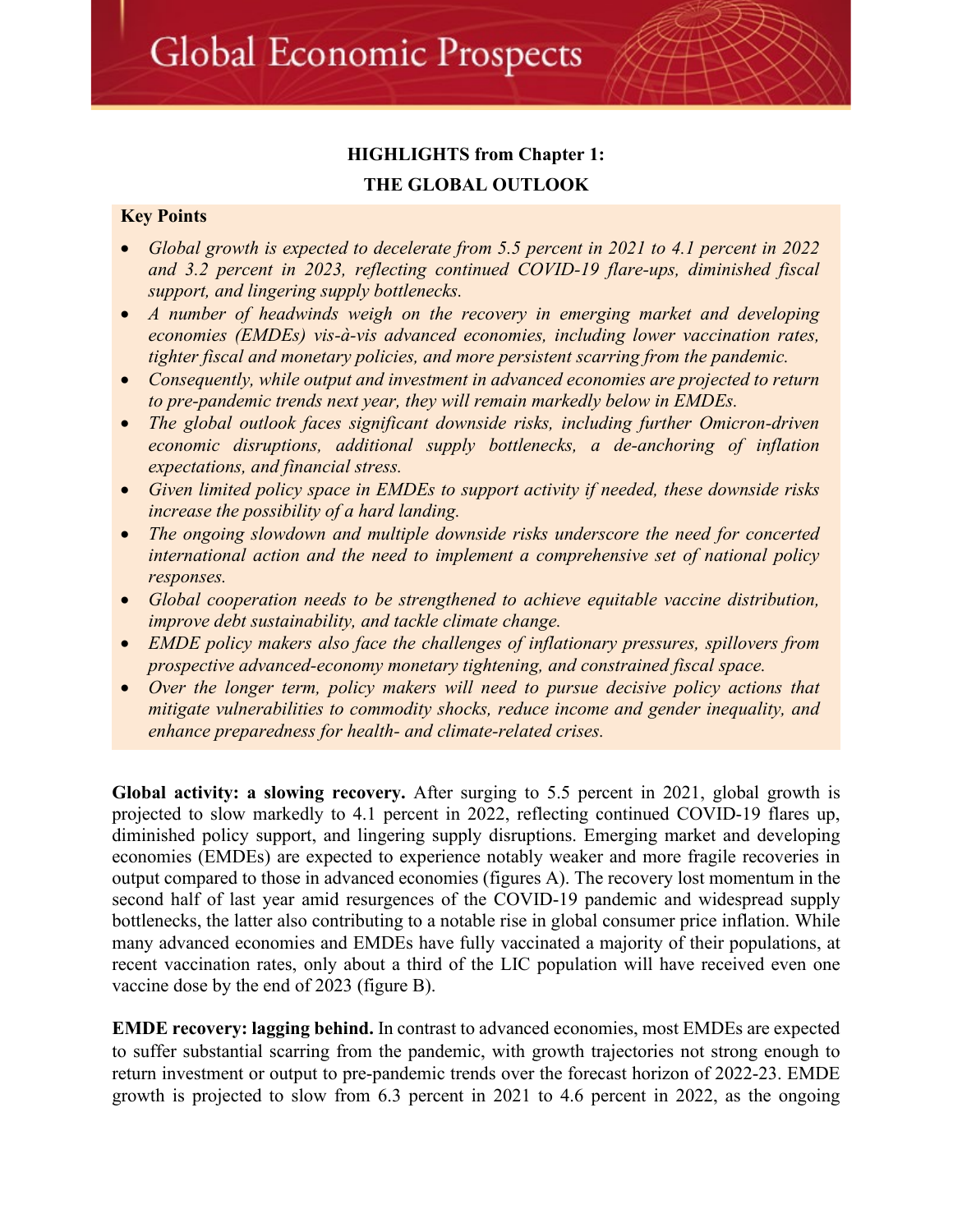withdrawal of macroeconomic support, together with COVID-19 flare-ups amid the spread of the Omicron variant and continued vaccination obstacles, weigh on the recovery of domestic demand. These forecasts imply that per capita income growth in EMDEs will decelerate from an estimated 5.1 percent in 2021 to 3.4 percent in 2022, with only about 45 percent of EMDEs regaining their 2019 level of per capita income this year. Rising food prices will hit the poorest populations the hardest, increasing food insecurity and accentuating the pandemic's impact on income inequality.

**Risks to the outlook: Tilted to the downside.** The global outlook is subject to several downside risks. Critically, the highly transmissible Omicron variant could overwhelm health systems, forcing governments to tighten pandemic control measures and causing a sharp slowdown in nearterm global growth (figure C). Continued supply strains could lead to additional disruptions to international trade and contribute to further inflation surprises, increasing the risk that inflation expectations become de-anchored (figure D). Increases in private as well as public debt to unprecedented levels have left many EMDEs vulnerable to financial stress. Climate-related disasters such as floods, droughts, and heatwaves could also substantially weigh on activity. As EMDEs have limited policy space to provide additional support if needed, these downside risks heighten the possibility of a hard landing—a much sharper slowdown in growth than currently envisioned.

**Macroeconomic policy challenges: rising inflation and unsustainable debt burdens.** A growing number of EMDEs have tightened monetary policies to respond to inflationary pressures. As central banks in advanced economies begin to reduce monetary policy accommodation, capital flow volatility and currency depreciation may pose additional challenges to EMDE policy makers. In addition, the removal of pandemic-related fiscal support may not be sufficient to stabilize debt levels in light of persistently weak revenues, and softer-than-projected growth or an abrupt tightening of financing conditions could trigger a deterioration in fiscal sustainability gaps. In LICs, these challenges could be magnified by elevated debt-servicing costs following the rise that occurred before the pandemic. As such, further episodes of debt distress could occur, and achieving sustainable debt levels might only be possible through coordinated debt relief. Success in this endeavor will require the broad participation of diverse creditors.

**Structural policy priorities: increase vaccination, enhance crisis preparedness, reduce inequality, and foster resilience to commodity price shocks**. A concerted effort to deepen international policy cooperation will be needed to tackle mounting global challenges, including low vaccination rates in LICs, unsustainable debt loads in many EMDEs, and climate change. Addressing the pandemic's severe human and economic costs underscore the importance of policy actions to prevent, prepare for, and respond to future crises, in addition to enhancing health systems and strengthening human and physical capital. Policies should also be aimed at mitigating the multi-dimensional increase in inequality brought about by the pandemic (figure E). Recent volatility in commodity prices, coupled with the fact that commodities represent a key source of export revenues for most EMDEs, underscores the importance of reforms to foster resilience in the face of commodity price shocks (figure F).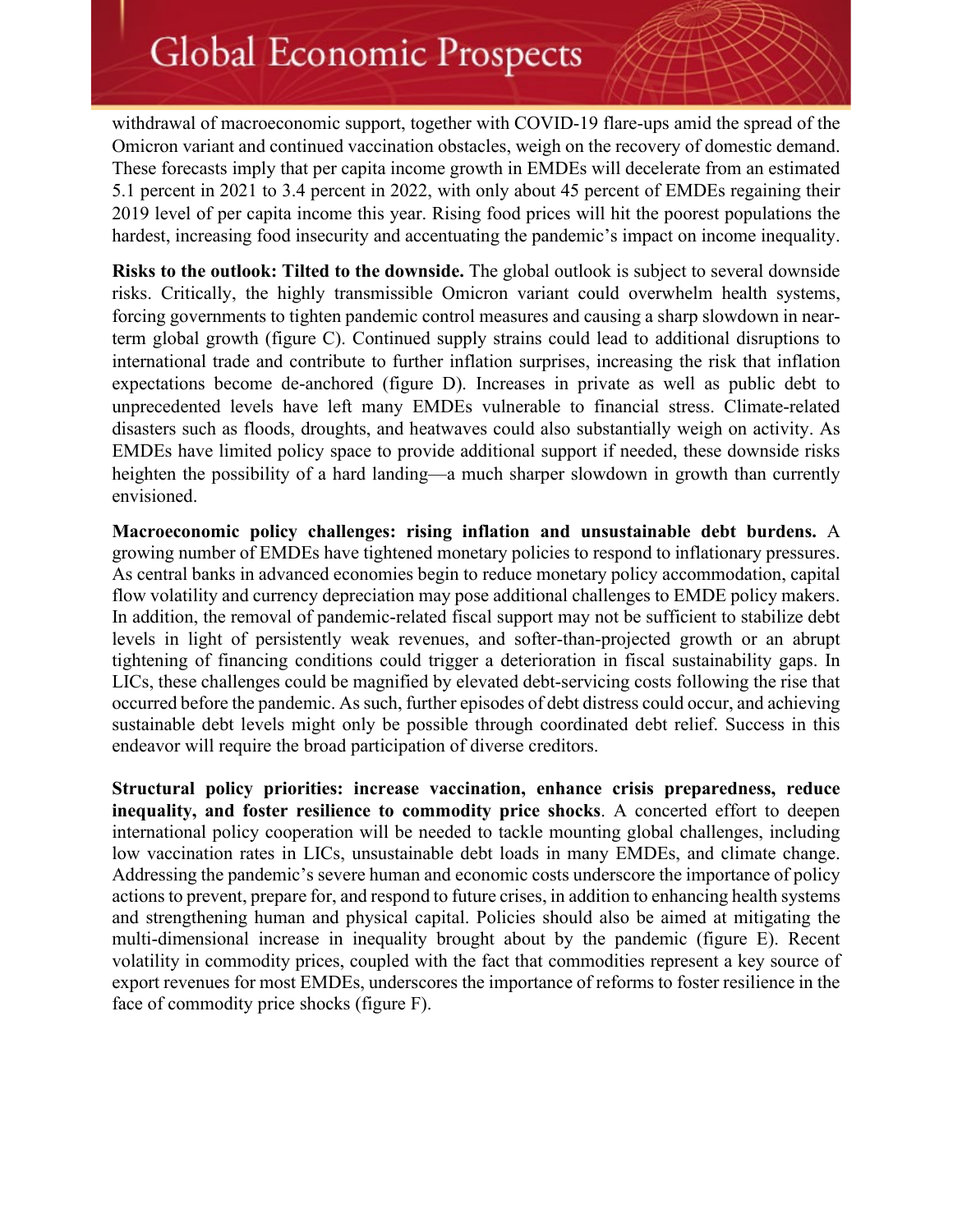#### **Figure: Global growth prospects and policy challenges**

*Emerging market and developing economies (EMDEs) are experiencing a weaker recovery than advanced economies, owing to slower vaccination progress, a faster pace of policy support withdrawal, and more pronounced scarring effects from the pandemic. At recent vaccination rates, only about a third of the LIC population will have received even one vaccine dose by the end of 2023. A synchronized Omicron-driven pandemic surge could weigh notably on global growth. Continued inflation surprises could de-anchor inflation expectations. Policy efforts are needed to reverse pandemic-related increases in gender and income inequality, in addition to bolstering resilience to commodity price shocks.* 

#### **A. Deviation of output from prepandemic trends**



**C. Possible Omicron-driven growth outcomes for 2022**





### **E. Job losses and recoveries between May-June and August-September 2020**



## **B. Projected vaccine coverage based on recent vaccination rates**





**F. Shares of energy, metals, and agriculture in EMDE exports**



Sources: Bloomberg; Citigroup; Comtrade (database); Mahler (r) et al. (forthcoming); Narayan et al. (forthcoming); Our World in Data (database); Oxford Economics; WITS (database); World Bank.

Note: AEs = advanced economies; EMDEs = emerging market and developing economies. Unless otherwise noted, aggregates are calculated using real U.S. dollar GDP weights at average 2010-19 prices and market exchange Data for 2021 are estimates.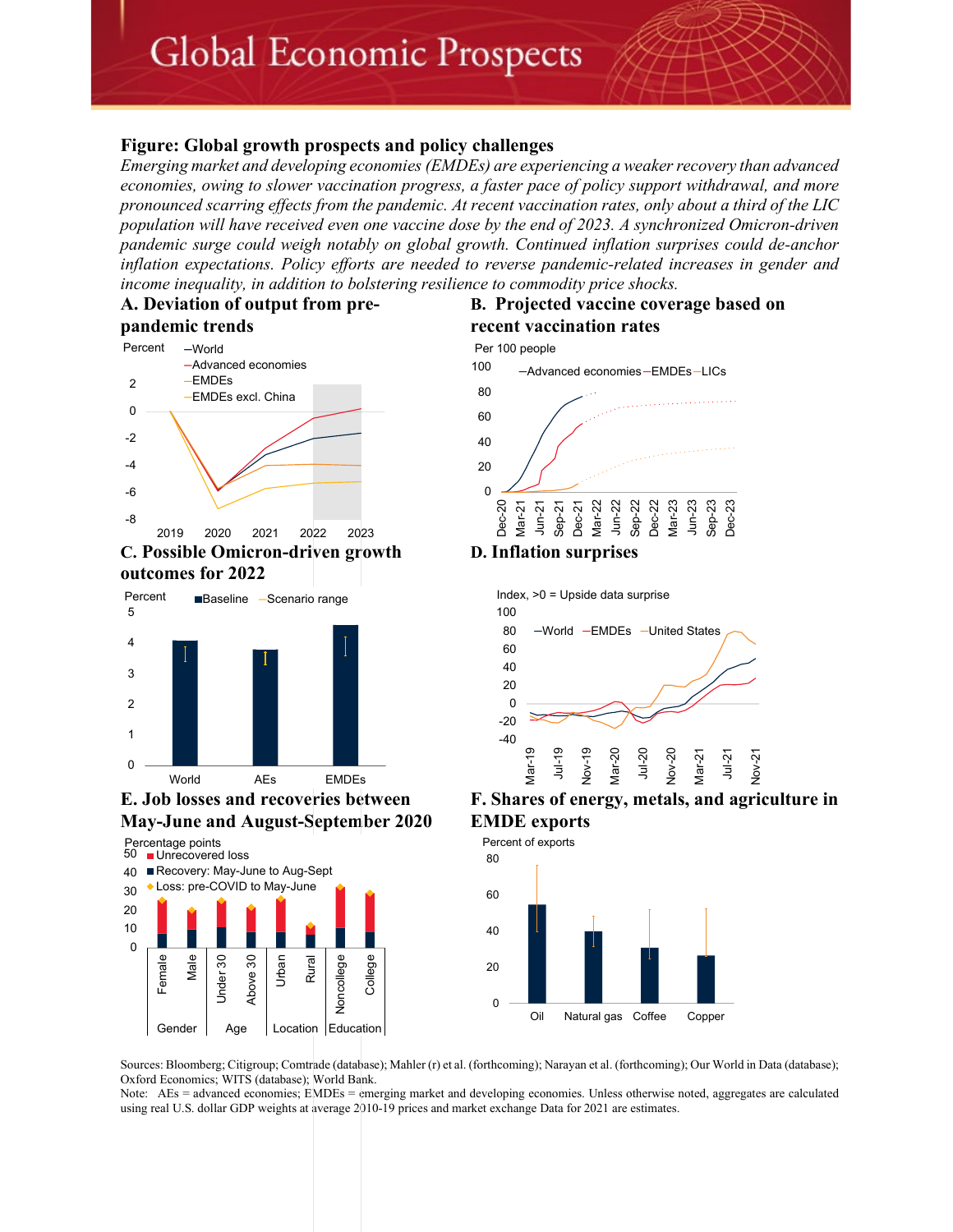A. Shaded area indicates forecasts. Figure shows the percent deviation between the latest projections and forecasts released in the January 2020 edition of the *Global Economic Prospects* report. For 2023, the January 2020 baseline is extended using projected growth for 2022.

B. Figure shows the number of people who received at least one dose of COVID-19 vaccine per 100 people. Projections based on 14-day moving averages of daily vaccination rates. Data through December 23, 2021.

C. Yellow line denotes the range of the downside scenario in which economies (18 advanced economies and 22 EMDEs) face a range of unanticipated pandemic shocks, scaled from about one-tenth to about two-tenths of the size of those from the first half of 2020.

D. Figure shows the 3-month moving average of the Citigroup Economic Surprise Index. Index measures price surprises relative to market expectations. A positive (negative) index reading means inflation was higher (lower) than expected. Last observation is November 2021.

E. Figure shows the decline in the average share of employed among surveyed households in percentage points (pp) terms from pre-pandemic to May-June 2020, split into recovery in employment between May-June and August-September 2020, when policy stringency declined, and "unrecovered loss." The results are based on 14-17 emerging market and developing economies (EMDEs) with at least one survey wave for this period.

F. Figure shows the median share of exports accounted for by oil, natural gas, copper, and coffee, for EMDE exporters of that commodity. Oil includes 20 EMDEs, copper 6, natural gas 5, and coffee 4. Blue bars show medians and orange whiskers show interquartile ranges.